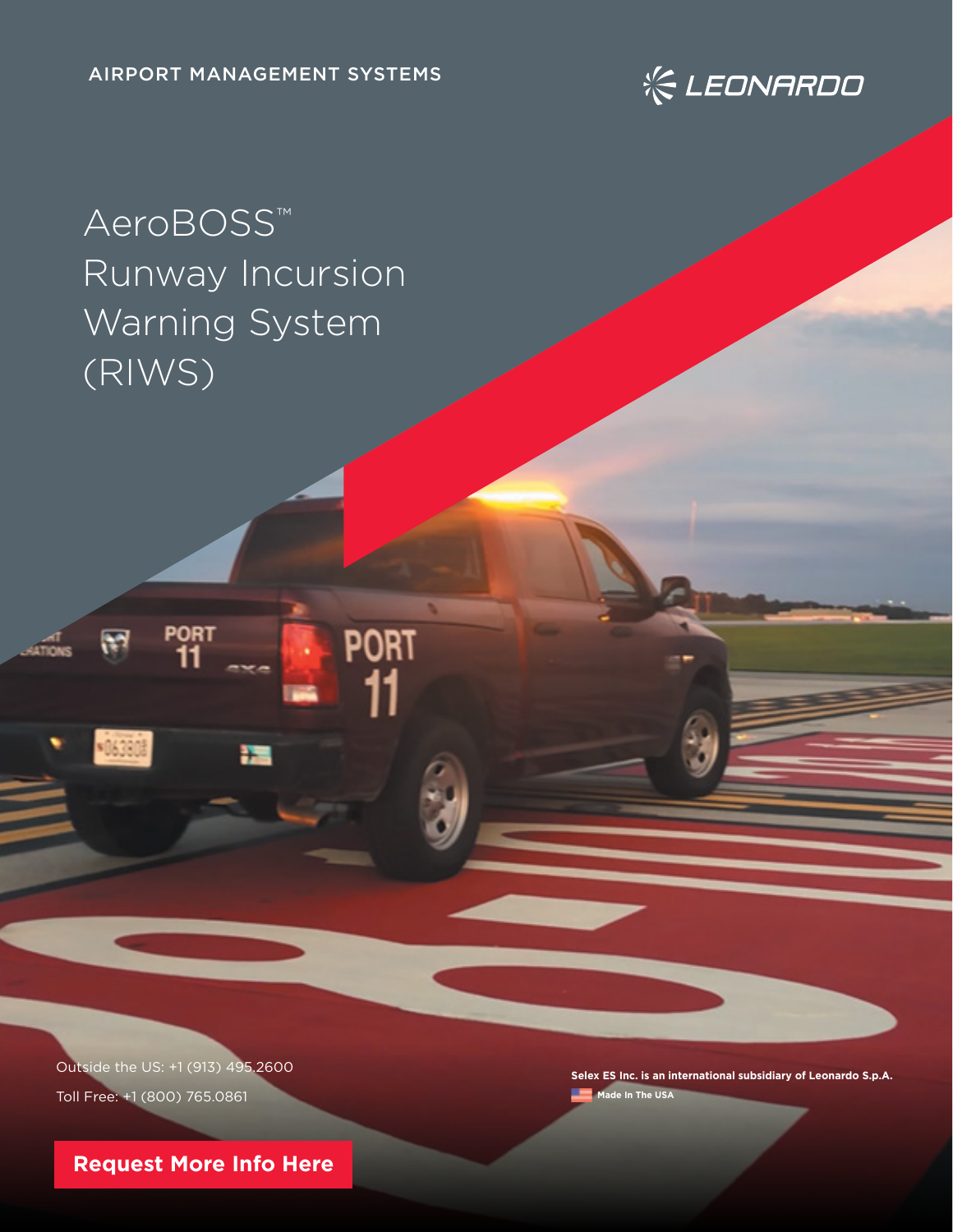## **AeroBOSS™ Runway Incursion Warning System (RIWS)**

AeroBOSS™ RIWS is part of Leonardo's AeroBOSS software suite that provides airports real-time situational awareness, monitoring and alerting to improve safety, resource coordination and performance.

AeroBOSS Runway Incursion Warning System (RIWS) is in-vehicle technology that prevents runway incursions. AeroBOSS RIWS alerts drivers of potential incursions before they enter the Runway Safety Area (RSA) or any other identified hazard areas at an airport. AeroBOSS RIWS is compliant with the FAA Advisory Circular (150/52-10-25) Revision 2.

AeroBOSS RIWS integrates real-time flight surveillance data from the FAA SWIM program and ADS-B surveillance sources. It uses GPS receivers that exceed FAA AC requirements and the fully compliant RIWS software that can be used on Windows, Android or Apple iPads, or on iPhones. The AeroBOSS RIWS provides ground collision alerting and runway collision alerting for surface vehicles and is the first RIWS solution to be used by FAA Tech Ops teams. With proven stability and reliability, AeroBOSS RIWS solution has been in operation at airports of all sizes, including large hub facilities, in the United States.

#### **Key Elements of AeroBOSS™ RIWS**

- **›** Alerts are based on distance, heading and speed of vehicle
- **›** Can be configured as standalone in the vehicle or as part of a fleet/team command and control
- **›** Uses touch screen capabilities to pan/tilt/zoom map views
- **›** All alerts and alert zones are customizable
- **›** Visual alerts display location of vehicle in movement area textually
- **›** Map is based on airport's own GIS files
- **›** Displays data from ASDE-X/ASSC, A-SMGCS, ADS-B and vehicle tracking data
- **›** Ensures RIWS alerts are not dependent on cellular or wireless connectivity
- **›** Allows remote control of runway safety areas
- **›** Is compatible with Windows, iOS, and Android operating systems

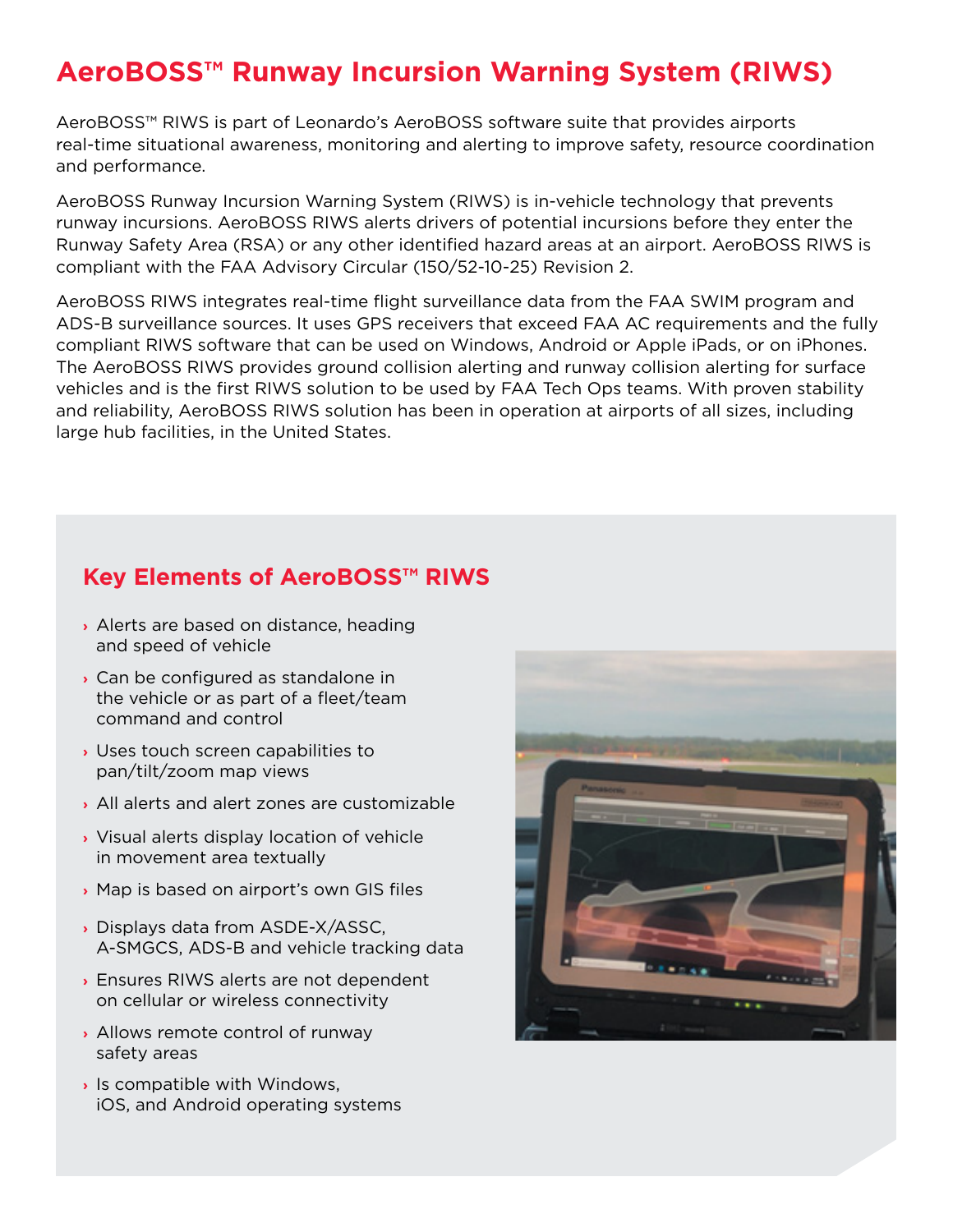

AeroBOSS™ provides real-time situational awareness, monitoring and alerting through an integrated software suite. AeroBOSS improves safety, resource coordination and performance for airports and their stakeholders. AeroBOSS is an enterprise level system that is composed of a set of modules that allow airports to deploy the right tools for each department's specific needs without burdening users with unnecessary complexity. Some of the busiest airports worldwide depend on AeroBOSS to safely manage surface operations and prevent runway incursions in all weather conditions.

#### **Benefits of AeroBOSS™ RIWS**

- **›** Built-in vehicle tracking
- **›** Integrated GIS engine for display of map-based data
- **›** Unlimited number of vehicle alerts, including overspeed and terrain warnings
- **›** Important NOTAM data can be displayed on map
- **›** Essential data sharing is supported with Safety Management Systems (SMS)
- **›** Provides real-time moving map display with off-line capabilities